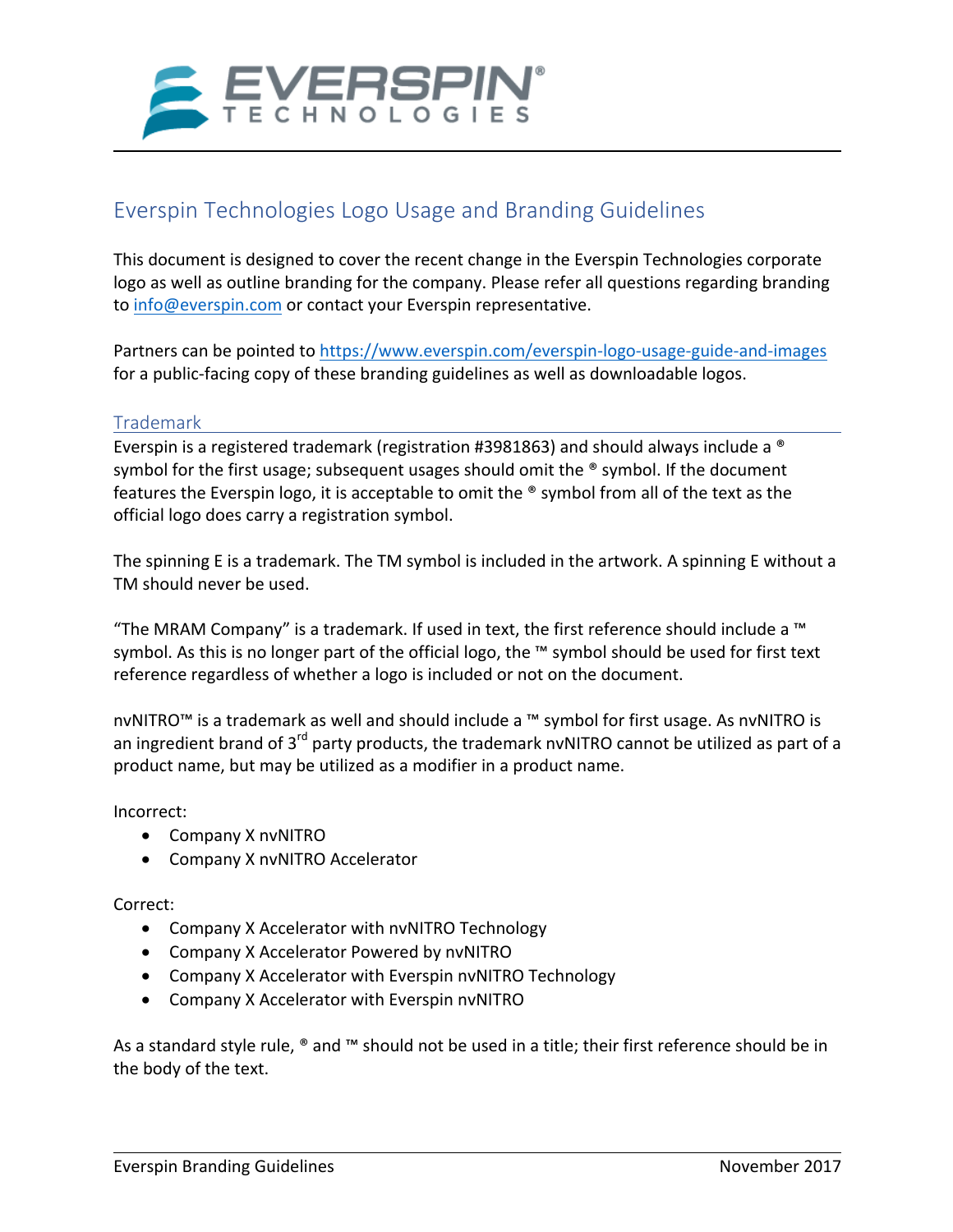

## Primary Everspin Technologies Logo

The Everspin logo has been updated in November 2017 to simplify and draw more impact. While it retains the "spinning  $E''$  and "Everspin Technologies" text, we have removed the subtext ("The MRAM Company"). The new logo increases the size of "Everspin Technologies" relative to the spinning E, making the name more relevant and impactful.



Proportionally, the Everspin Technologies should be 75% of the size of the spinning E.



## The Spinning E Logo

The spinning E logo can be used as a secondary reference to the company in cases where the standard logo has already been displayed. For instance, in a Microsoft PowerPoint presentation if the Everspin Technologies logo is on the first page, subsequent pages in the template may refer to just the spinning E.



The spinning E logo should never be used on its own, without the standard Everspin logo. The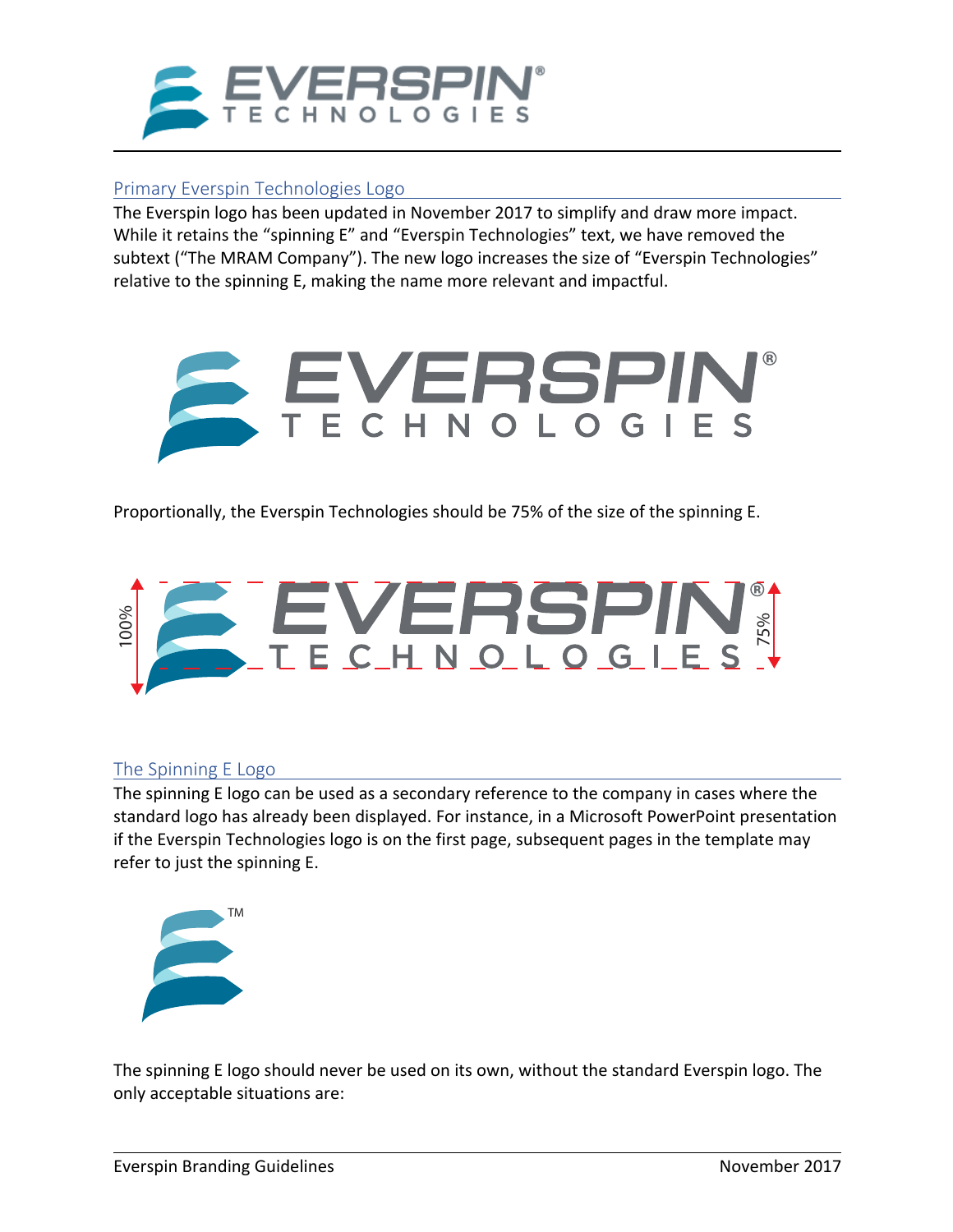

- 1. As a social media icon/profile picture
- 2. On a chip package itself where there is not enough room to silkscreen a full logo

We should refrain from partners utilizing the spinning E logo in their materials, they should always utilize the full Everspin Technologies logo as almost every case would be a single reference to the logo.

#### Brand Colors

Brand color palette is comprised of the following colors:



The logo contains some variations on the three standard colors with gradients on two of the three to create separation on the spinning E.